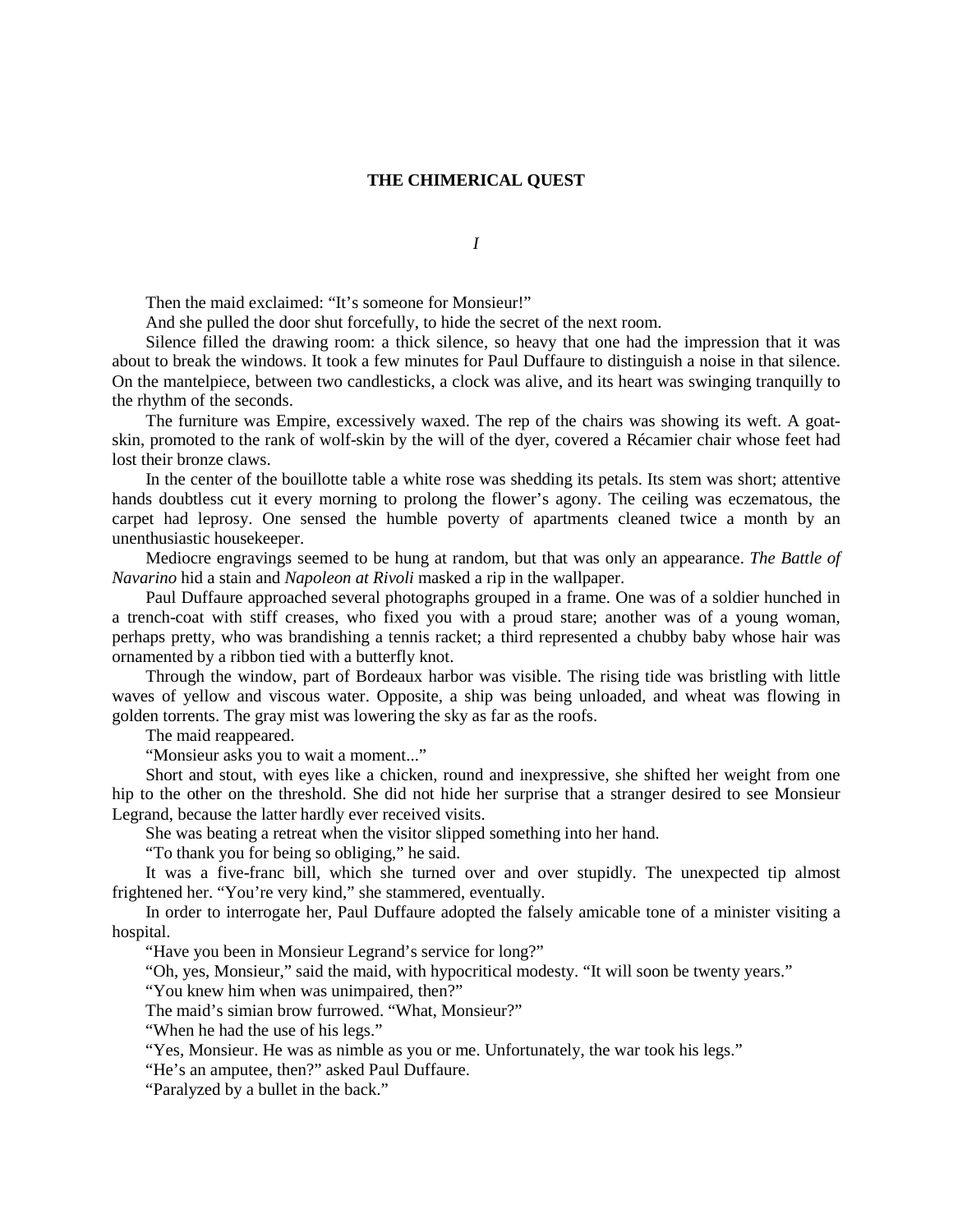To give more emphasis to her assertion, the maid bent over, dragging her slipper, feigning a sudden ataxia. Unimpressed by the mime, Paul Dufaure continued his interrogation.

"In spite of his infirmity, Monsieur Legrand works?"

The maid shook her head energetically. "No, Monsieur…he no longer works."

"Doesn't he occupy himself with scientific research?"

"Oh, if that's what you call work..." In a smile of commiseration, she showed her false teeth, as tightly-packed and regular as the seeds of a corncob. "He does, in fact, occupy himself with research. It distracts him, poor fellow..."

"Is his laboratory in the house?"

"The corner where he potters around? A shed at the back of the courtyard.. That's where he spends his days."

"Have you heard mention of his latest discovery?"

"Oh la la!" she exclaimed. "Have I heard mention of it? Every day, Monsieur...every day, for years." "In what terms?"

She blinked slyly. "He'll tell you that himself. He has his ideas about that, you know…anyway, here he is...*au revoir*, Monsieur."

She swiftly beat a retreat. The castors of an armchair squeaked on the parquet, and Monsieur Legrand appeared.

He was a poor exsanguinated and emaciated individual, wrapped up warmly in faded plaid. The hair of a poet sprang up in a gray flame above his forehead. The thin lips were pursed in a bitter—or perhaps simply dolorous—crease. The square chin indicated a solid will. In the depths of the blue eyes, a kind of timid pride was distinguishable, with hints of suspicion and generosity. Suffering having ravaged his features, he was reminiscent of an aged child.

A tall swarthy fellow, his Arabic features emphasized by a meager goatee beard, was pushing the armchair.

Before the visitor had even bowed, the voice of the paralytic rose up, slightly hoarsely: "Monsieur Paul Duffaure?"

"Of the *Echo*," the young man specified.

"Ah! You're a journalist? What do you want, Monsieur?"

"To see you. I've come from Paris for that..."

"You have time to waste!" sniggered Legrand.

The journalist blushed imperceptibly, and continued without being disconcerted: "I'd like a chat with you..."

"I'm listening," riposted the invalid, pulling himself up in his armchair.

Paul Duffaure darted an indecisive glance at the Arab.

"Ali doesn't count," said Legrand. "He never leaves me. I can't do without him since a stupid steel slug made me the rag I am. But have no fear—he's discreet."

Legrand's gaze, keen and tranquil," made Paul Duffaure ill at ease. In the refallen silence, the noise of the little smithy of the pendulum was amplified.

The journalist suddenly made a decision. "Monsieur, I know that you possess the secret of gold."

The Arab's eyes were distant, pensive. Legrand passed a fleshless hand through is hair. "Really?" he said, unemotionally. "Who told you that?"

"It has been affirmed to me."

"And you believe it?"

Paul Duffaure hesitated. "Why should I doubt it, Monsieur? Science can render so many miracles possible."

"So you believe in the transmutation of metals?"

"Yes!" said the reporter. He did not have the slightest preconceived idea, because he was utterly ignorant of the problem.

Legrand stirred in his seat. "Who revealed the nature of my work to you?"

"I promised to keep the secret..."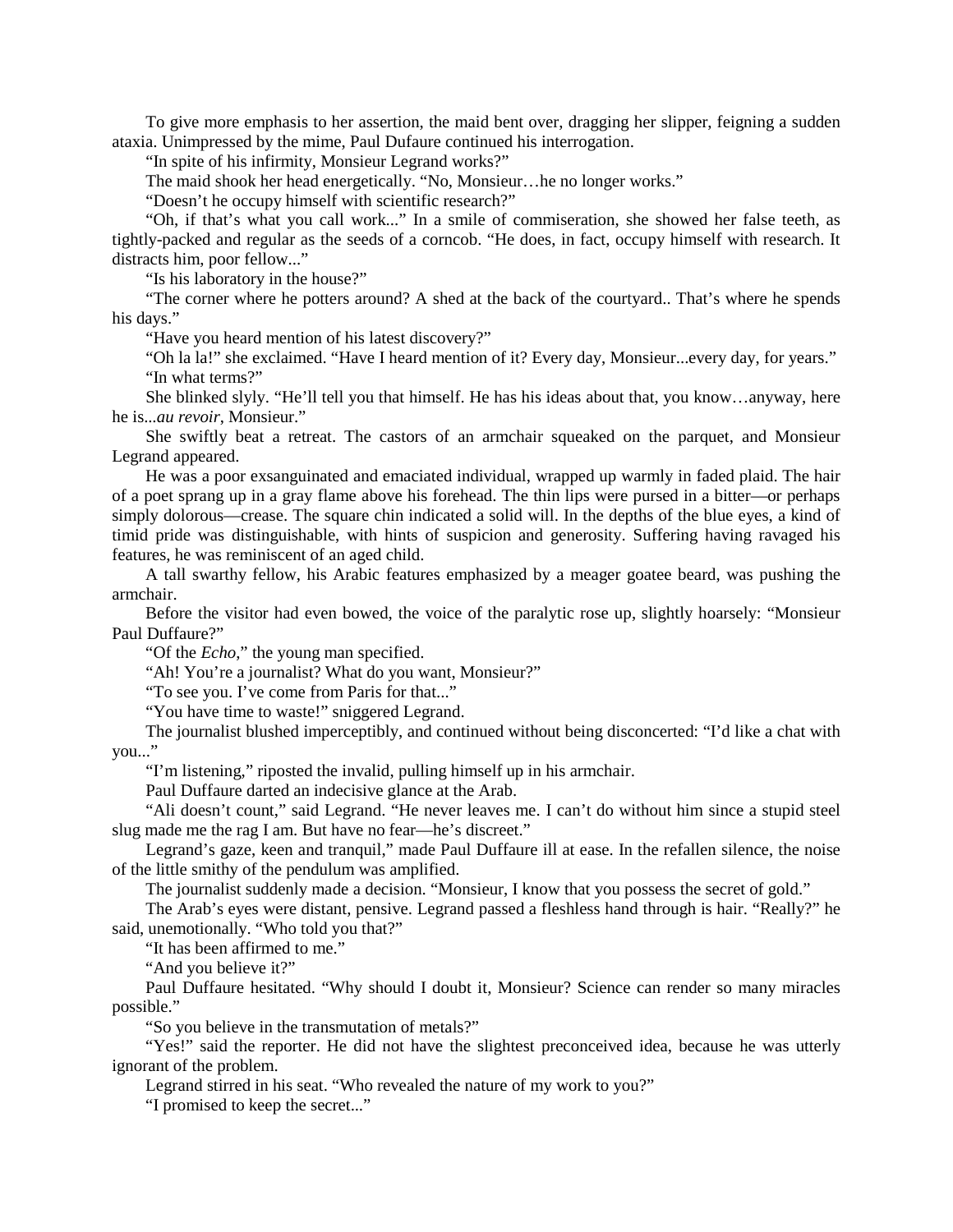The invalid was not content with that reply. "It's probably that idiot Beyerlein?"

Paul Duffaure judged it superfluous to deny it. "Yes, Monsieur, it was him."

"Well, he'd have done better to hold his tongue."

"He's so enthusiastic..."

"What do I care about his enthusiasm? Enthusiasm is often only a proof of impotence. If I've told him anything, it certainly isn't so that he can blab. For the moment, my affairs only interest initiates. It's true that I wrote to him, because I imagined that he was involved in the Great Work. As he flatters himself on making progress along the path traced by the ancient hunters of chimeras, I wanted to confide in him. I see that he's betrayed me. Yes, Monsieur, betrayed!" He struck the arm of his chair with the sudden anger of a sick man. "Beyerlein had no right to launch you on my heels! For years and years I've been seeking in silence. My task demands concentration, above all else."

The journalist attempted to get a word in: "Glory is the finest recompense..."

"I have a horror of glory!" exclaimed Legrand, his face crimson. "I only ask one thing: to live long enough to complete my work. I'm not a charlatan, Monsieur!"

The Arab, his eyelids half-lowered, studied the intruder ironically. But Paul Duffaure knew his métier. Frequently rebuked, he never quit his victims without having extracted sufficient information from them.

"Monsieur," he said, "I'm not entirely a profane, for I'm passionate about alchemy."

"You've studied the science, then?"

"My God, I…yes, a little..."

The invalid looked him straight in the eyes, with such acuity that he dared not persist in his lie.

"I'm quite ignorant; nevertheless, I divine marvels. Followers don't have to be as knowledgeable as apostles. I'm ready to transcribe, faithfully and scrupulously, what you reveal to me..."

"What I reveal to you?" snapped Legrand. "Nothing at all! I have no revelation to make, Monsieur." "However, you have found…?"

"I've found nothing, and I won't find anything. Ali, show Monsieur out."

Without taking offense at the discourteous measure, Paul Duffaure persisted: "One moment more, Monsieur. Before throwing me out—which won't prevent me, I assure you, from making up an interview—listen to me for one moment. My director, Monsieur Gellé, willingly takes an interest in bold enterprises. If, by chance, his aid would be useful to you…he's extremely rich..."

"I'm not a beggar!" Legrand retorted.

The young man restated his idea in another form. "If his financial collaboration would be agreeable to you, I can do my best to obtain it."

Legrand passed his hand through his hair again. The gesture had to be habitual.

"Please excuse me," he murmured, after a few seconds of reflection. "I must seem boorish. I'm subject to fits of temper that have no other cause but my physical condition..."

"The journalist understood that he had almost won the game. Concealing a smile of triumph, he took pity on the fate of the sick man.

"Are you in a great deal of pain, Monsieur?"

"No, but the paralysis of the legs is complete. As soon as I try to stand up, I crumple up like a rag doll."

Paul Duffaure raised his eyes to the ceiling. "Oh, the war…!" he sighed.

"It was at Hartmannswillerkopf that I was left like this.<sup>[1](#page-2-0)</sup> A banal story, in truth. After a patrol I was left between the lines..." He turned to the Arab still standing behind him. "My brave Ali came to find me. I owe him my life..."

<span id="page-2-1"></span>"Three months before," the Arab put in, in correct but slightly guttural French, "Monsieur Legrand had saved me at Woëvre."<sup>[2](#page-2-1)</sup>

<span id="page-2-0"></span><sup>&</sup>lt;sup>1</sup> The Battle of Hartmannswillerkopf was a series of engagements fought during 1915 for the strategic possession of a pyramidal peak in the Vosges, which cost thirty thousand lives—mostly French—but ended in a stalemate, and both sides redirected their attention to more northerly points on the Western Front.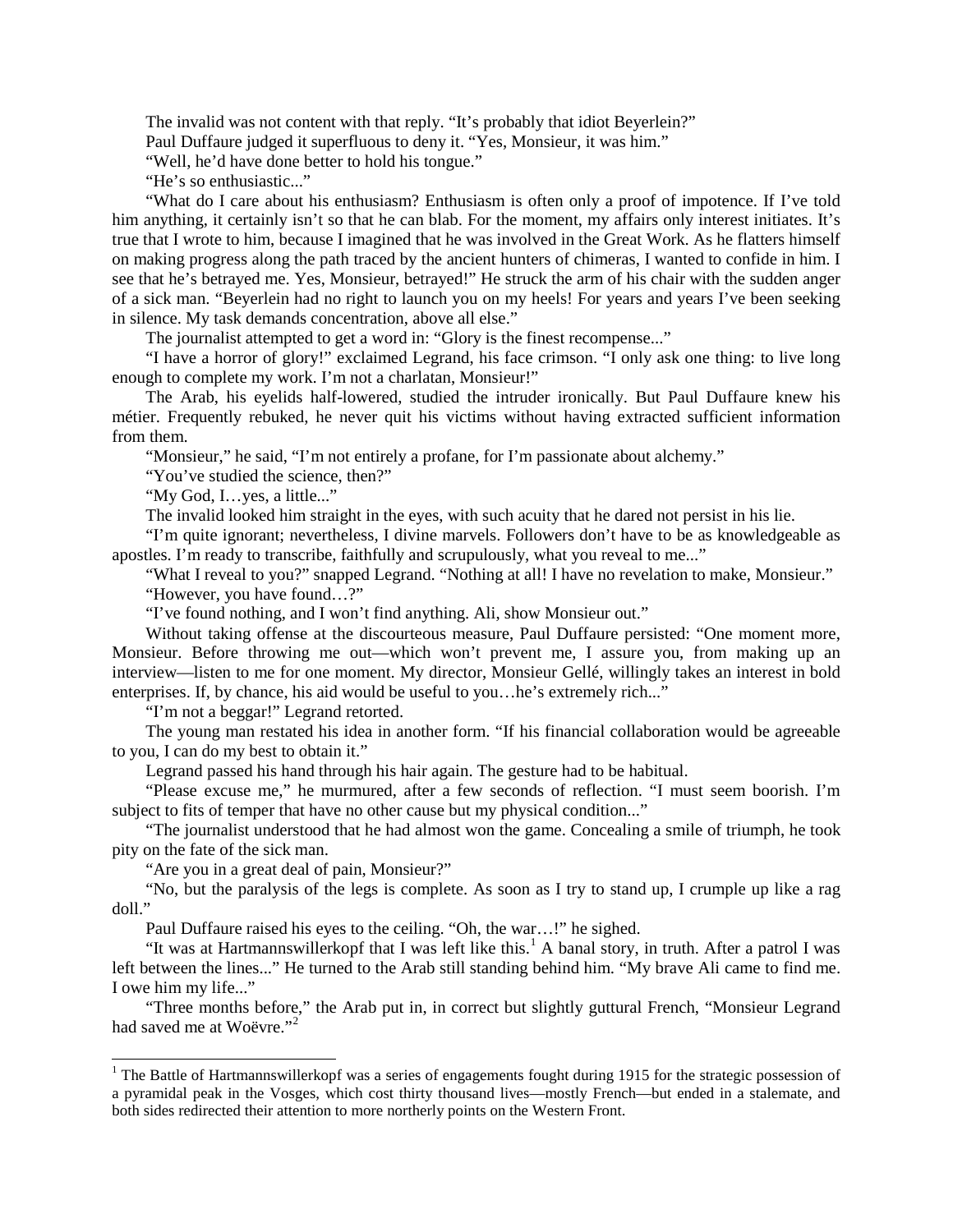"Well, we're quits," replied Legrand. "The government of the Republic pays me a nice pension..." He ruffled his hair again. "I don't have any reason to complain, because, fortunately, my daughter works. She's a dentist. Thanks to her, I don't want for anything. People have indulgence for my manias. They let me pursue my research, but they aren't far from treating me as a madman..."

"Oh…!" protested Duffaure, politely.

"Even my daughter!" the invalid insisted, without acrimony. "Fundamentally, she's not entirely wrong. It's disquieting, a fellow looking for the philosopher's stone. In the twentieth century, that takes on a slightly outdated appearance. And yet, my friend, my madness is an austere wisdom. There's not the slightest fantasy in that struggle of man against inert and mysterious matter. I've continued the prodigious work of Al Farady, whose manuscripts I once consulted in Leyden. I've tried to understand Paracelsus, and instituted myself as the heir of Nicolas Flamel. It required learning a great deal, and forgetting a great deal. Saint Thomas Aquinas, Arnault de Villeneuve and Roger Bacon furnished materials for the edifice that death prevented Raymond Lull from constructing entirely.<sup>[3](#page-3-0)</sup> That edifice, I've finally concluded." His voice became almost strident. "I am the man who is no longer awaited; I shall become the master of things and men."

His eyes flamboyant, his diaphanous hand seemed to be holding the scepter of the world. A quasidivine force emanated from that mutilated body. In the penumbra of the gently falling dusk, he was radiant with a supernatural light. And the tall Arab behind him appeared as straight and silent as an archangel.

Concerned with realities, Paul Duffaure said: "So you've made gold, then?"

With an emphatic solemnity, Legrand declared: "I have made gold."

"That's marvelous," said the journalist. But his wonderment remained artificial.

As for the Arab, he looked down at his master indulgently, as a mother contemplates her child when he declares, which brandishing a wooden sword: "I'm a generalissimo!"

Legrand's fever vanished abruptly. He seemed suddenly to shrink in his armchair. "Yes," he muttered. "You're like the others, you think I'm afflicted by mental alienation. I have all my common sense, though, Monsieur..."

"I don't doubt it," Duffaure affirmed.

"Yes you do, but it doesn't matter. I'm used to the incomprehension of others; it no longer amuses or exasperates me." He explained, more to himself than his interlocutor: "You can't imagine how that secret weighs upon me, and yet, I dare not reveal it. It's so formidable! But for the war, perhaps I'd never have found it. One works better when one can't live like everyone else. Asceticism has its merits. Immobile, I've traveled an immense road. You, Monsieur, who are scrutinizing my face with perplexity, don't know and can't know what I've done. It smacks of prodigy. I'm poor, and experimental chemistry is very expensive. I lack materials. My first decigram of gold cost me several thousand francs—all of my daughter's dowry!"

"You must already have recuperated that sum."

"I haven't produced any yet. I'd need radium."

The journalist made a note. "Ah! You employ radium?"

"It activates the transmutation."

Duffaure thought the moment favorable for obtaining precisions. "Could you give me a few details?" he asked, in his most honeyed tone.

"Oh, gladly!" said Legrand, ironically. "I apply the principle of my predecessors: splitting compounds in order to return to the component. The list of simple substances, which everyone knows to

 $2$  The reference is presumably to the French Woëvre offensive launched in April 1915, although the Woëvre plain, between Luxemburg and Toul, was a constant arena of confrontation between French and German forces in the Great War.

<span id="page-3-0"></span> $3$  Most of the names on this list of famous supposed alchemists are familiar, the exception being "Al Farady," which might be a corruption of the name of the 10th century philosopher Al-Farabi, or Alpharabius, who is credited with one book an alchemy as well as numerous others.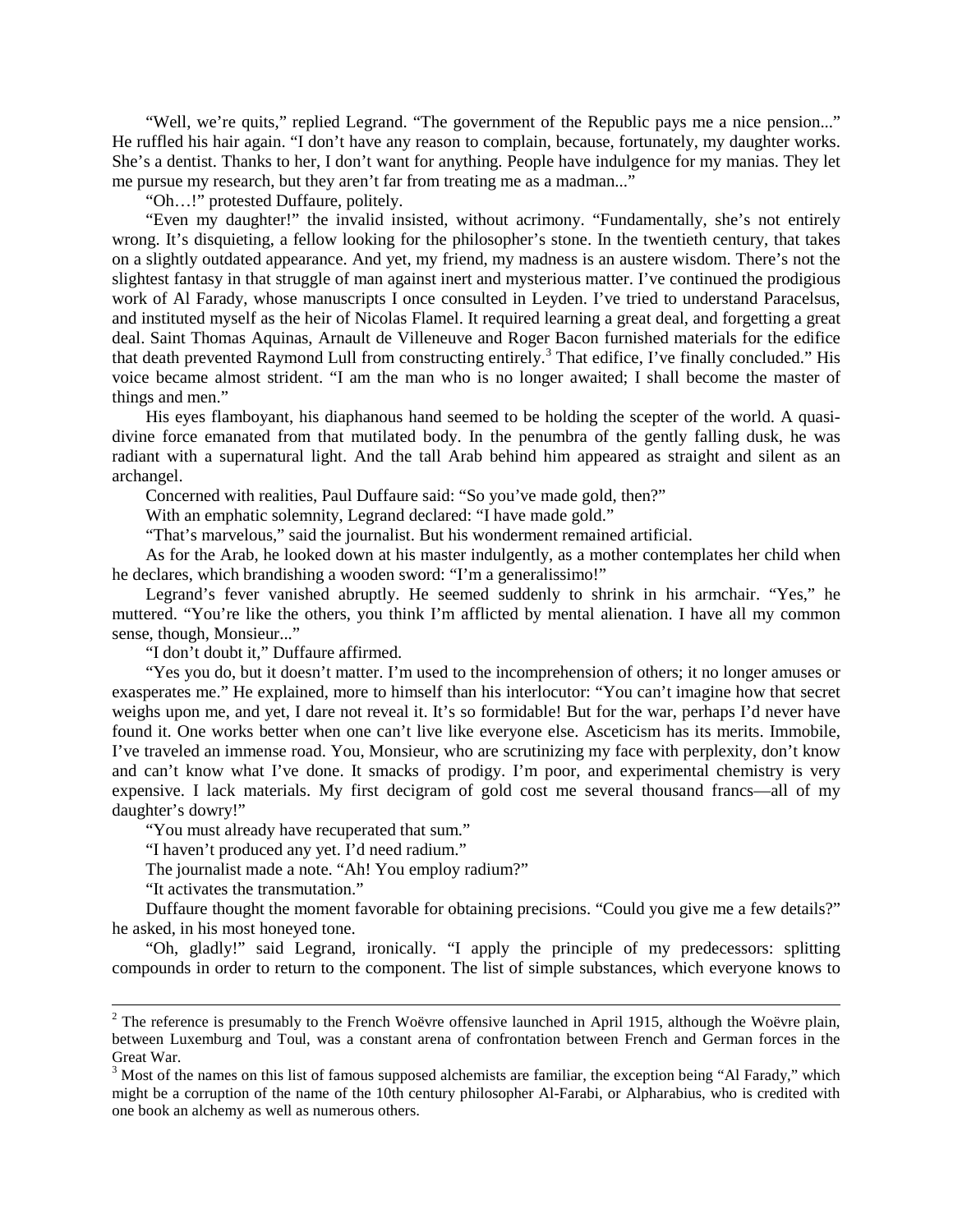be arbitrary, is diminishing by the day. There are hardly any simple substances; there's doubtless only one of them, solid, liquid or gaseous..."

"Gold, perhaps..?" Duffaure suggested, timidly.

The invalid shook his head. "The gold state certainly isn't the primal state. It's rather the sidereal ether, a strange substance of fantastic density, which we call, ingenuously, the void, and imagine to be extraordinarily light. A void cannot exist in nature! We'd understand that if we had the notion of the fourth dimension…but I beg your pardon. I'm becoming tedious."

"On the contrary!" the journalist protested. And, returning his interlocutor to the subject that interested him: "With what substance do you begin?"

"With a metal whose specific weight is similar to that of gold: lead."

"Lead is considered to be a base metal..."

"That's a conventional idea! Lead is no more base than gold or platinum. That's what almost all my predecessors tried to transmute. More fortunate than them, I've succeeded."

"Astonishing!" exclaimed the journalist, in order to flatter Legrand.

"No more astonishing than the analysis of the air by Lavoisier, the synthesis of acetylene by Berthelot or the treatment of pitchblende by Curie..."

Paul Duffaure plunged resolutely into banality: "Science marches with giant strides!"

The invalid did not share that opinion. "It crawls, Monsieur, it crawls!"

"But the field of human knowledge is growing broader every day."

"We're still ignorant of the majority of fundamental principles; we're floundering in empiricism. Radium overturns the pretended laws of physics and chemistry, the theory of relativity demolishes the laws of gravitation. That doesn't prevent Einstein from being as far from the truth as Laplace or Copernicus. Nature doesn't yield her secrets kindly; it's necessary to tear them away from her. Gold is everywhere…perhaps in the air, certainly in the water. The sea contains a little more than six milligrams per ton..."

Paul Duffaure was not about to allow the illuminatus to lose himself in generalities. "Do you have gold here that you have manufactured? I'd be delighted to see it."

"Ali, the box!" Legrand ordered, laconically.

The Arab went out silently.

Satisfied, Duffaure cracked his knuckles. "Monsieur," he declared, emphatically, "You're going to become the most famous man in the world."

"And the most ashamed."

"Why?" asked the journalist, surprised. "Because of your wealth?"

"Oh, I won't take any personal profit from my discovery. Anyone will be able, like me, to make gold as he pleases."

"Everyone will be happy, then!"

Legrand laughed sardonically. "What an error! I have no intention of making humankind happy. A misanthrope, I hate humans as they are. It pleases me to do them harm."

"Do you think you're persecuting them by enriching them?"

The invalid rummaged in his hair. "You're young, Monsieur. You don't reflect much. In a few months, like everyone else, you'll execrate René Legrand, the wretch who will have permitted all his fellows to become billionaires."

"On the contrary, we'll bless him."

"Surely not!"

Ali came back in, carrying a wooden box, which he set down on the bouillotte table. The white rose abruptly shed the rest of its petals, but neither Legrand nor Paul Duffaure interpreted that as an omen. Ali turned the commutator, and the drawing room filled with light.

With his stiff fingers, the invalid tapped the box. "Gold!" he announced.

The word resonated like the chime of a bell. All the joys and dolors of the earth were in that syllable. The Arab lifted the lid, and Duffaure, excited, looked inside.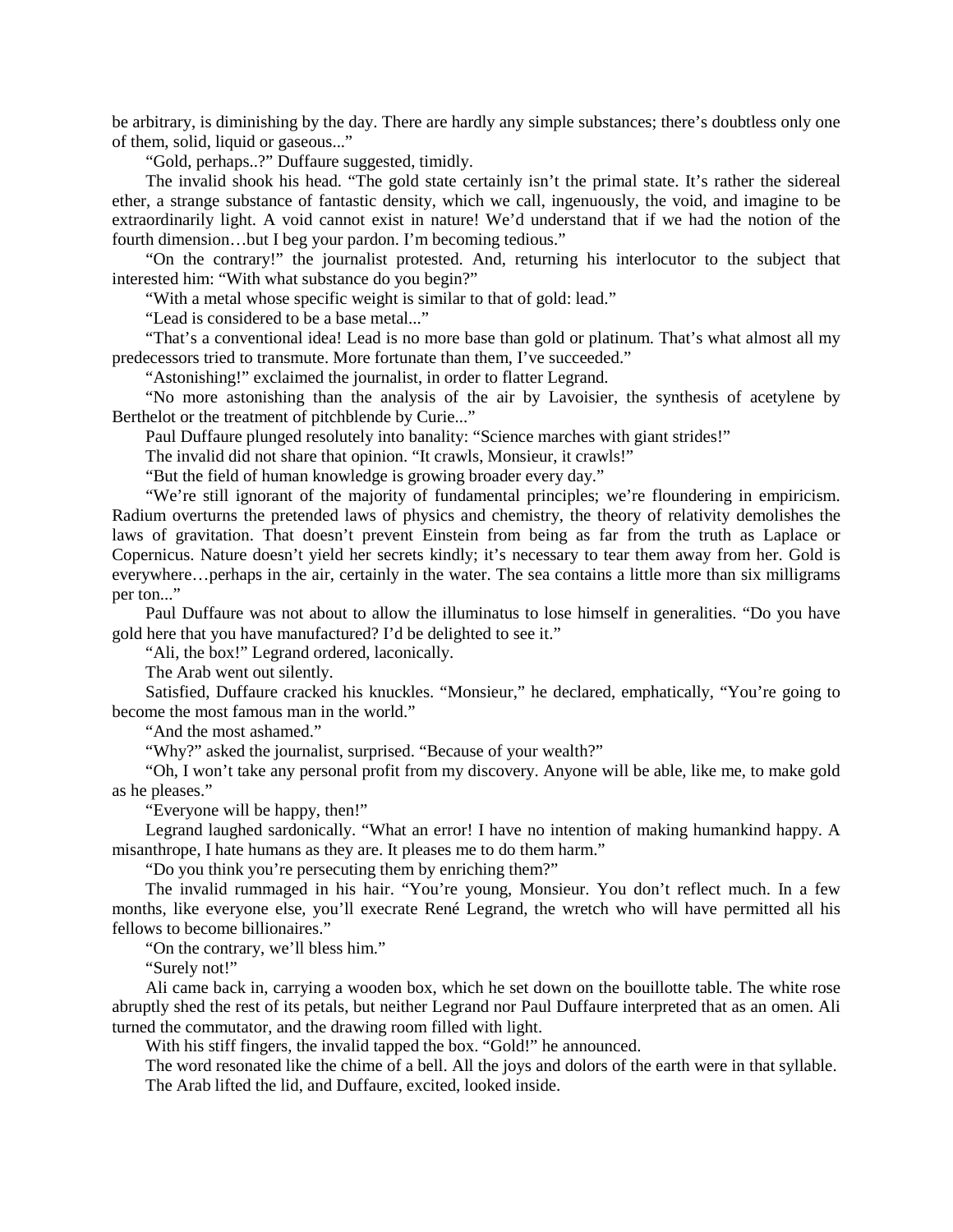At the bottom of the box he perceived blackish, spongy scoria, which seemed to him to be as devoid of value as iron slag.

"That's gold?" he said, disappointed.

The paralytic observed him ironically. "Yes, Monsieur, it is. It really is gold—my gold, as it emerges from the crucible after the formidable work of fire. Were you expecting to find twenty-franc coins in my box?"

"It's the color that surprises me," the young man admitted.

"Heat has naturally blackened the surface."

The journalist weighted one of the fragments in his hand. "Oh! How heavy it is..." He scratched it with his fingernail, without result. But someone had scratched the porous mass previously; Duffaure discovered a line of beautiful yellow gleams. From then on, he no longer doubted the nature of the metal.

"Keep it," said Legrand. "Pass it over a touchstone in order to convince yourself."

That demi-pauper was giving away gold, at least a hundred and fifty grams. It was so paradoxical that Duffaure wanted to refuse. He rummaged in the box.

"This one, then—it's not as big."

At the host's table, when the fruit-basket is passed, well brought up people always choose the smallest pear. They are, however, no better considered for that than those who take the largest.

"It's not a magnificent gift," said the invalid, with a disdain into which he put a certain affectation.

"A precious souvenir for me," protested Duffaure.

"You'll have difficulty selling that unstamped ingot..."

"I don't want to sell it, but to keep it."

"Political economists claim that wealth one keeps is worthless."

"I'll photograph it to illustrate my article," said Duffaure.

"Oh, that's true, you're going to publish an article," Legrand mocked. "Not too many scientific heresies, eh?"

"Have no fear," the other retorted. "True, good journalists almost all treat subjects about which they're ignorant, and make what they're saying comprehensible without understanding it themselves. Nevertheless, I need a few technical notes. Does the transmutation take a long time?"

"Only a few minutes—the time taken to bring the mass to the requisite temperature."

"And you obtain pure gold?"

"Yes…it only remains to melt it and strike coins."

"Thanks to you, then," Paul Duffaure joked, "France will perhaps be able to pay her debts."

"She won't have to pay them any longer, because they'll fall to zero. Creditors and debtors will be at the same point. That's my dream, Monsieur! Every louis in circulation is stained with blood. To obtain a few particles of precious metal, people are dying of cold and hunger; others have their throats cut. From now on, they'll have all the gold they want."

"It will be El Dorado."

The invalid's face took on a malevolent rictus. "Or Hell," he replied. "People will no longer kill one another in order to acquire wealth, but to be able to spend it usefully. That will be worse." Foraging in his hair, he changed his tone. "When will your article appear?"

"The day after tomorrow. I guarantee that it will be a success."

"As long as there isn't a crime of passion or a parliamentary scandal that day."

"That wouldn't be sufficient," Duffaure replied, cheerfully. "To push you into the background it would require a typhoon on the Basque coast, a volcanic eruption in the Auvergne or the assassination of the President of the Republic."

"Serous people will accuse you of lying…"

"I don't detest polemic."

"Are you ambitious, or paid by the line?"

The journalist opened and reclosed his mouth without breathing a word. Yes, he was ambitious, but he was still in the first manifestation of that virtue: vanity. His hair was wavy and styled; he ruined